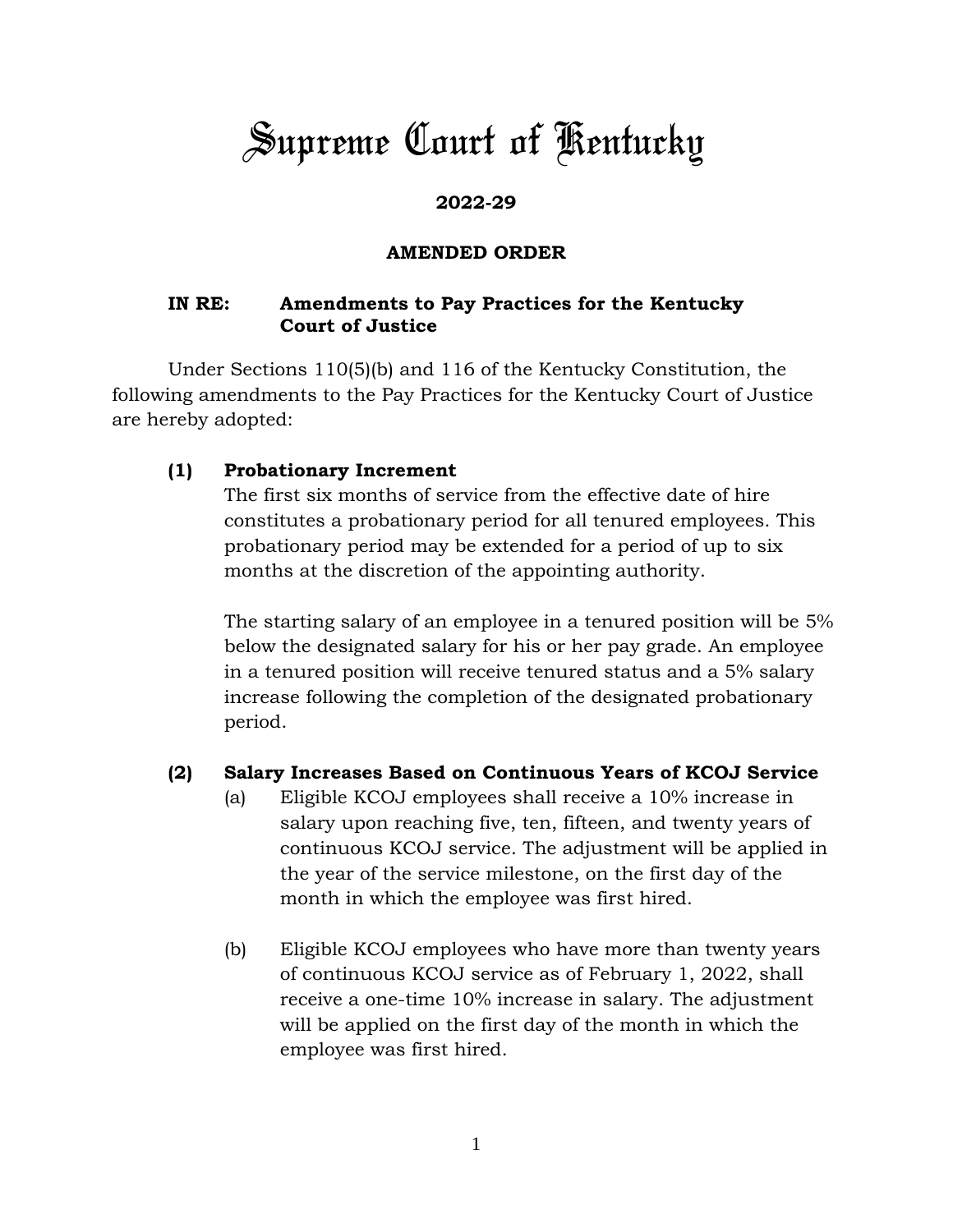- (c) Salary increases authorized by this Section are subject to the salary cap provisions set forth in Section (9) of these Pay Practices.
- (d) A KCOJ employee whose salary at the time of reaching five, ten, fifteen, and twenty years of continuous KCOJ service meets or exceeds the lowest judicial salary established by the Judicial Branch pursuant to KRS 48.195 is not eligible for a salary increase under this Section.

## **(3) Moving from Grade to Grade**

- (a) An employee promoted to a higher-grade level may receive a salary increase of 7% per grade, not to exceed a total increase of 21%; or be assigned to the appropriate pay tier of the pay grade based on his or her years of continuous KCOJ work experience.
- (b) An employee transferred or demoted to a lower grade level may receive a salary decrease of 7% per grade, not to exceed a total decrease of 21%; or be assigned to the appropriate pay tier of the pay grade based on his or her years of continuous KCOJ work experience.

### **(4) Shift Differential**

An employee assigned to work a full 7.5-hour shift between the hours of 3:00 p.m. and 8:00 a.m. for a period of ninety days or more is eligible for shift differential of 10% of his or her base salary.

### **(5) Increased Job Duties**

- (a) An employee who has a substantial and permanent change to his or her job duties may receive an increase in salary, subject to the approval of the Chief Justice or his or her designee.
- (b) If an employee provides support to two or more judges, resulting in a reduction of a full-time vacant position, he or she will be eligible to receive a one-time 15% salary increase. If the employee ceases to provide support for two or more judges, the employee's salary will be decreased by 15%.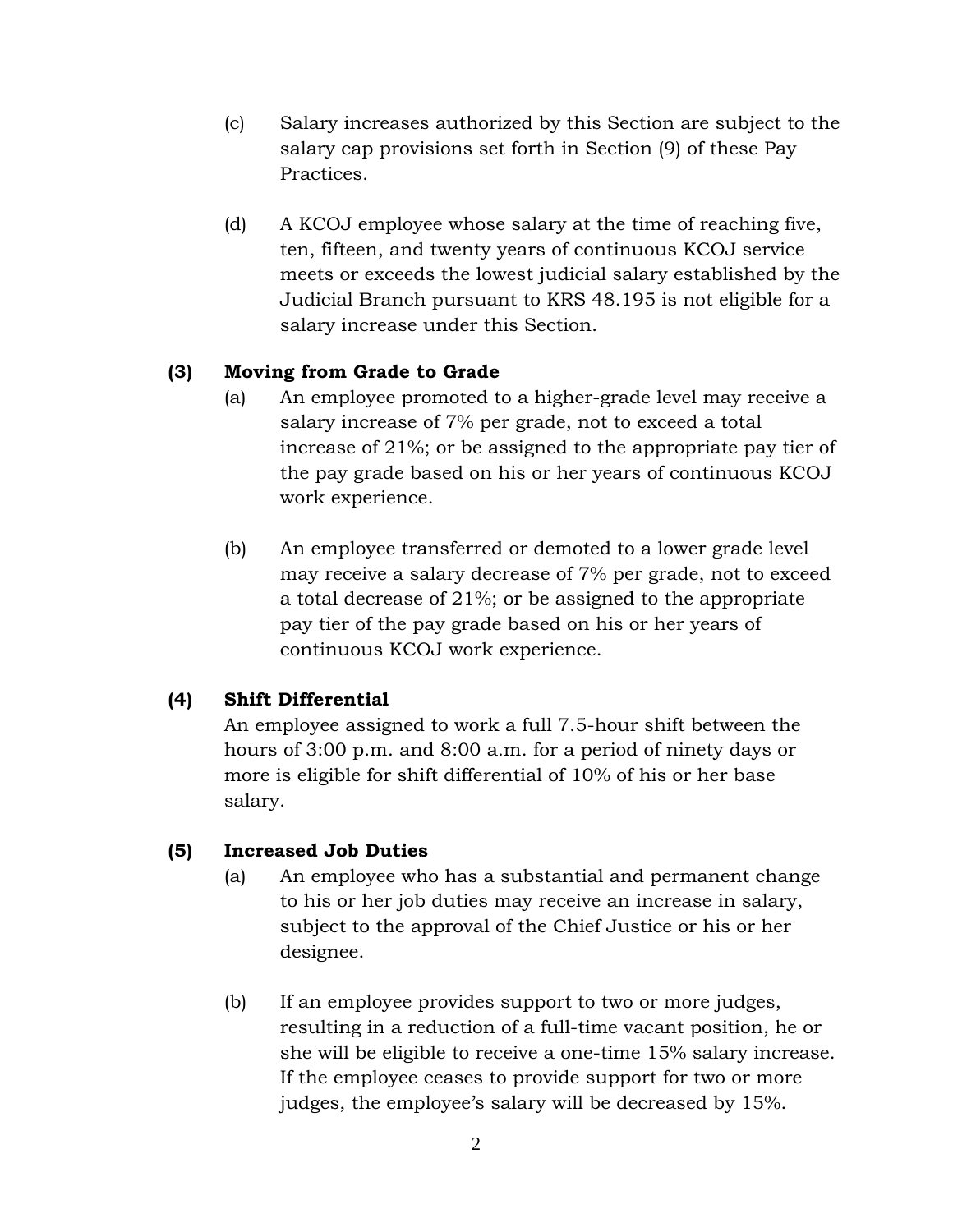- (c) Judicial support specialists will be eligible to receive a onetime 7% salary increase if they meet the following criteria:
	- (i) The judge to whom the judicial support specialist reports is utilizing e-Filing for the entry and issuance of court orders and is regularly conducting remote court proceedings; and
	- (ii) The judicial support specialist has completed standardized training provided by the Administrative Office of the Courts (AOC) on various remote meeting platforms (i.e. MS Teams, Zoom, etc.) and e-Filing procedures, and completes additional training on these topics when new or updated trainings become available.

The AOC Human Resources Department will verify that the judicial support specialist meets the criteria in paragraphs (i) and (ii). To request a salary increase based on this increase in job duties, the judge to whom the judicial support specialist reports must submit a request to the AOC Human Resources Department with any requested documentation. If the judicial support specialist ceases to meet the criteria in paragraphs (i) and (ii), the employee's salary will be decreased by 7%.

### **(6) Rehired Employees**

(a) An individual who is rehired to the same tenured position within six months of separating from employment with the KCOJ will be hired at the same salary he or she earned at the time of separation.

An individual who is rehired under this provision must successfully complete a probationary period under AP Part III, Kentucky Court of Justice Personnel Policies, Sections 1.06 and 4.03. However, he or she will not receive a salary increase at the completion of the probationary period.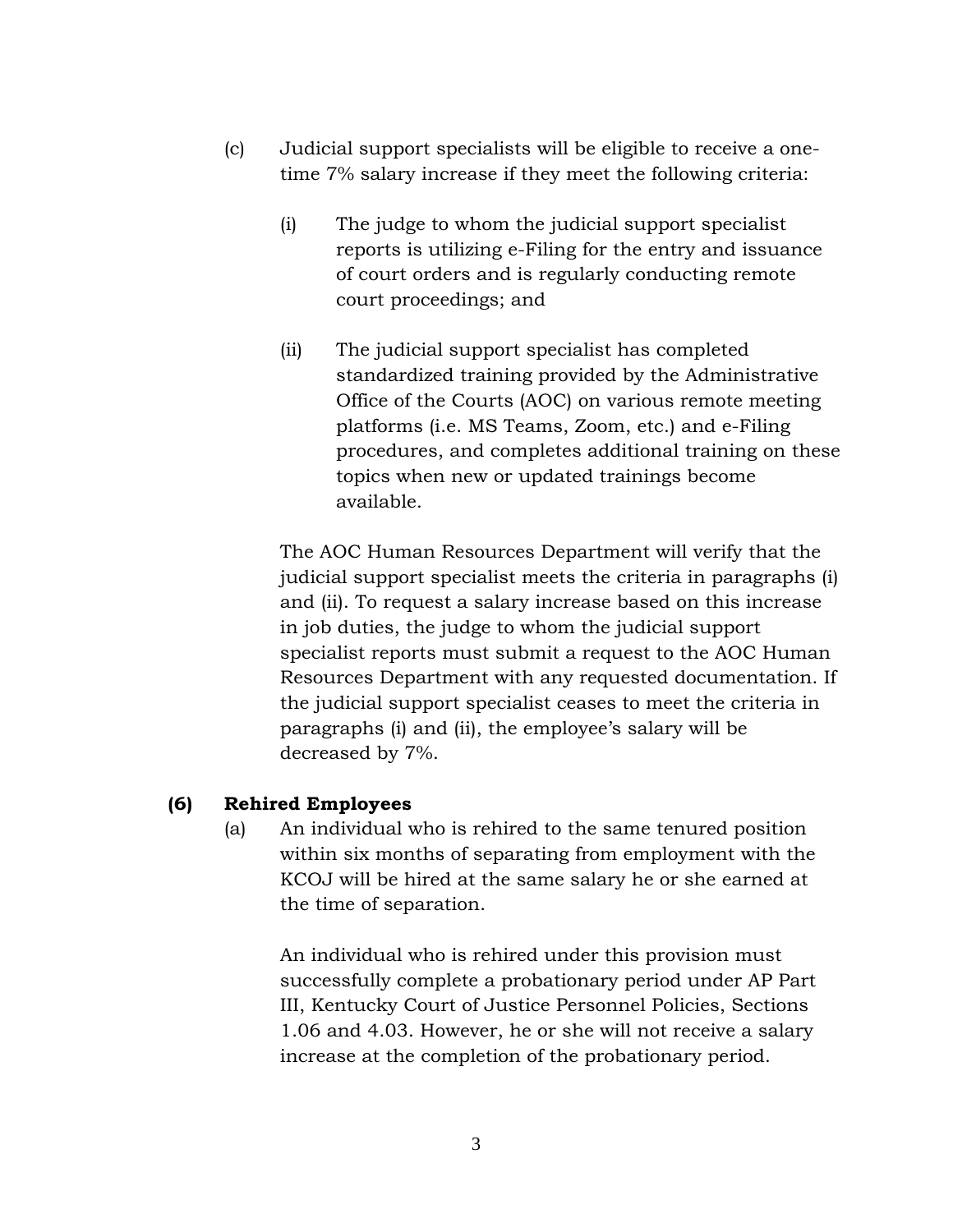- (b) An individual who is rehired to the same non-tenured position six months or less after separating employment with the KCOJ will be hired at the same salary that he or she earned at the time of separation.
- (c) An individual who is rehired to a different tenured or nontenured position six months or less after separating employment with the KCOJ will be paid according to the applicable pay practices.
- (d) An individual who is rehired more than six months after separating employment with the KCOJ will be paid according to the applicable pay practices.
- **(7) Salary Adjustment for Experience Outside KCOJ and Earning a College or Graduate Degree**
	- (a) A new employee's starting salary may be adjusted from the minimum of a pay grade based on his or her job-related experience outside of the KCOJ.
	- (b) A new employee's starting salary may be adjusted from the minimum of a pay grade based on college or graduate degrees earned.
		- (i) An associate degree will equate to two additional years of experience on the salary scale; a bachelor's degree will equate to an additional four years of experience on the salary scale; and a graduate degree, such as a master's, doctorate, or juris doctor, will equate to seven (7) additional years of experience on the salary scale.
		- (ii) The employee's starting salary will be determined by subtracting the educational and experience requirements of the position from the employee's combined total years of higher education and work experience outside of the KCOJ.
	- (c) An employee who has completed twenty-four months of continuous KCOJ work service and subsequently earns an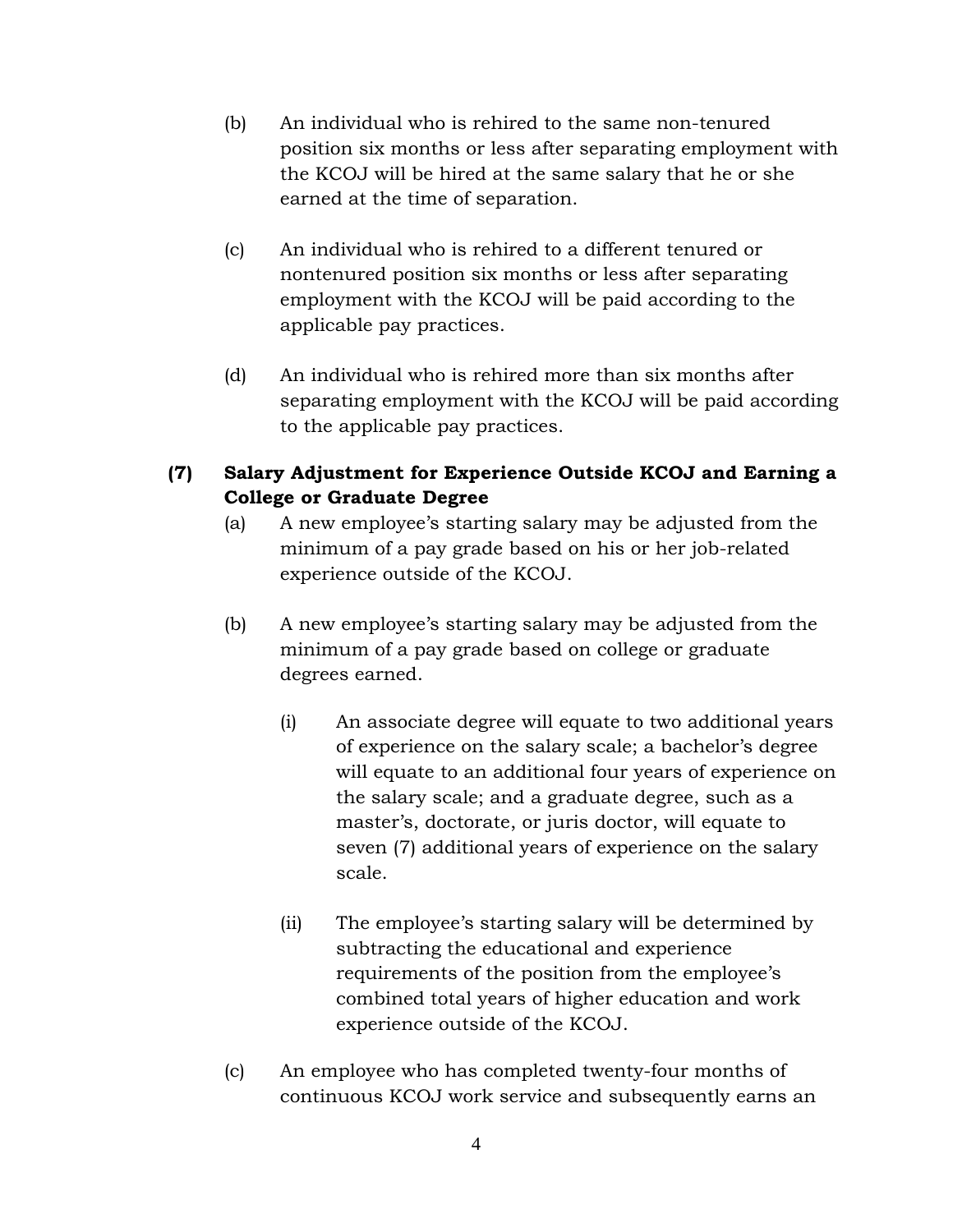associate, bachelor's, master's, doctorate, or juris doctor degree from a nationally or regionally accredited academic institution in a field of study relevant to the employee's official job duties may apply to receive an education achievement salary increase.

- (i) To be eligible for a salary increase, an employee must follow all policies and procedures set forth by the AOC. Questions regarding eligibility requirements should be directed to AOC Human Resources.
- (ii) To request an education achievement salary increase, an employee must file an official application with AOC Human Resources. The application will be reviewed by the AOC Director, Human Resources Director, and Budget Director. Eligibility and approval of the salary increase is within the discretion of the AOC Director and subject to the availability of budgetary funds. An employee can obtain an application by contacting AOC Human Resources.
- (iii) Employees who complete a work-related advanced degree while employed by the KCOJ may be eligible for a 7% salary increase if they otherwise comply with the requirements of this rule and do not hold a similar advanced degree.
- (iv) Only degrees obtained after February 24, 2020, are eligible for an education achievement salary increase.
- (v) Employees with the official job title of manager, executive officer, chief information officer, deputy director, or director are not eligible to receive an education achievement salary increase.

# **(8) Salary Adjustments Due to Revised Salary Schedule** If the salary schedule is revised, those employees whose salary would fall below the new salary associated with their pay grade and tier will have their salaries automatically increased to the